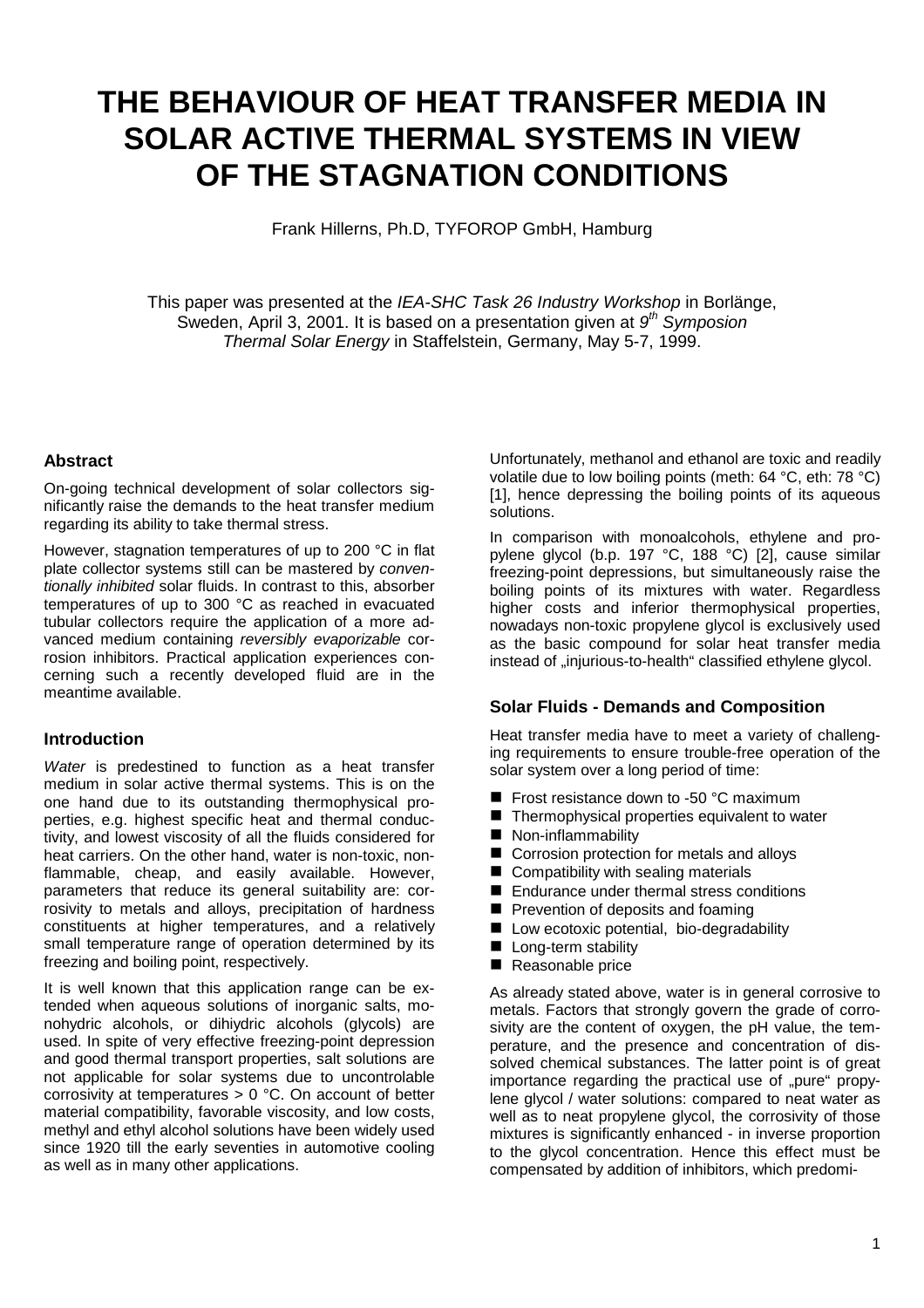nantly prevent corrosive attack by forming thin protective layers on the metal surfaces.

Solar systems typically consist of different materials like copper, brass, solder, steel, grey cast iron, and (rarely nowadays) aluminium. Unfortunately there is no universal inhibitor available hitherto. Thus several organic and inorganic compounds possessing metal-specific protective potentials have to be combined to an efficient, lowtoxic and environmentally friendly *inhibitor package*.

Table 1 displays the composition of a conventional solar fluid concentrate based on propylene glycol, suitable for common solar installations (equipped with flat plate collectors, stagnation temperature 200 °C max.).

| Compound                                   | $%$ w/w     | <b>Function</b>                                                 |
|--------------------------------------------|-------------|-----------------------------------------------------------------|
| Propylene Glycol                           | $92 - 94$   | <b>Frost Resistance</b>                                         |
| Salts of<br>Organic Acids                  | $3 - 4$     | <b>Ferrous Metal</b><br>protection                              |
| Silicates                                  | 1 >         | Aluminium<br>protection                                         |
| Triazoles                                  | $\leq 0.2$  | <b>Yellow Metal</b><br>protection                               |
| Borax                                      | $1 - 1.5$   | Reserve Alkalinity                                              |
| Potassium<br>Hydroxide                     | < 1         | <b>Reserve Alkalinity</b>                                       |
| Water                                      | $3 - 4$     | Solvent for<br>Inhibitors                                       |
| Stabilizer, Disper-<br>sant, Defoamer, Dye | $0.1 - 0.3$ | Stabilization of wa-<br>ter hardness, Anti-<br>foam, Coloration |

# **Conception and Design of Solar Systems**

The life-span of thermal solar systems strongly depends on the grade of corrosion stress the several components are subjected to. To minimize corrosion problems and hence reach the aim of long-term and trouble-free operation, both installation and fluid must be optimally adapted to each other. Assuming correct application and performance of the heat transfer medium, important plant technology parameters in this respect are the operation temperature, the heat flux, the flow conditions, and furthermore electrochemical effects caused by mixed installations or external voltages.

Special attention is to be paid to keep the internal metal surfaces free of encrustation or scaling. Inhomogeneously covered surfaces implicate lower heat transfer efficiency, giving rise to locally increased temperatures, which cause thermal stress to the medium and accelerate corrosion in those areas. Explicitely to be mentioned in this context is black cupric oxide - as shown by Figure 1 - which forms at high temperatures in the course of component production or system assembly (hard-soldering) due to local overheating of copper surfaces in presence of oxygen. Such insoluble scale can be mechanically detached by the hot solar fluid, but this occurs slowly and incompletely in most cases. Subsequently, those dispersed particles often sedimentate in low flow areas and may lead to blocking of collector tubes and filter elements as well as to pump malfunction



**Figure 1: Copper Scale collected from a Solar Plant**

# **Increased Collector Efficiency - Increased Thermal Stress to Solar Fluids**

# **Systems equipped with Flat Plate Collectors**

Dynamic development of solar technology over the last decade has led to improved corrosion resistance of components like pumps, membrane expansion vessels, and of course collectors. Consequently, corrosion damages in flat plate collector systems are nowadays rarely to be observed. Simultaneously achieved enhancement of collector efficiency on the other hand causes remarkably increased thermal stress to the heat transfer medium due to now possible stagnation temperatures of up to 200 °C.

Propylene glycol / water based solar fluids are subject to premature aging at such temperatures, indicated by darkening of the fluid and a slowly decreasing pH value.



**Figure 2: Un-used Solar Fluid (left, pH 8.2), compared to overheated Fluid (pH 6.8)**

Chemically speaking, propylene glycol then undergoes decomposition in the course of oxidation reactions. Acidifying organic compounds, e.g. lactic, oxalic, acetic,